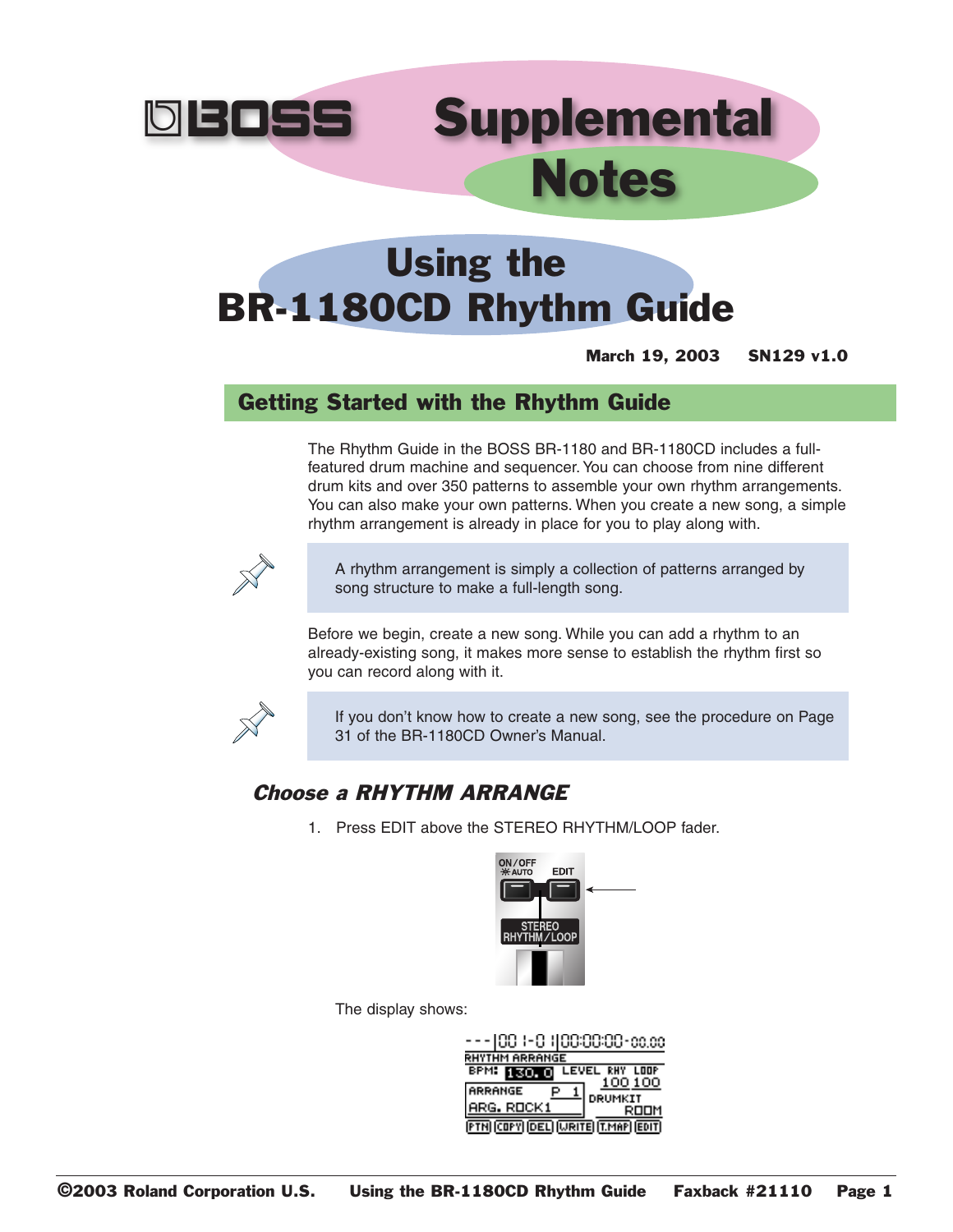2. Press  $\leftrightarrow$ ,  $\leftrightarrow$  and/or  $\rightarrow$  to cursor to the pattern number in the ARRANGE box.



3. Turn the TIME/VALUE dial to select a rhythm arrangement.



Onscreen, a rhythm arrangement is called a "RHYTHM ARRANGE."

4. Press the ON/OFF button above the STEREO RHYTHM/LOOP fader once so it flashes.



- 5. Press PLAY.
- 6. To try a different arrangement, press STOP and then turn the TIME/ VALUE dial to select a different-numbered arrangement.
- 7. Press ZERO to return to the top of the song and then press PLAY to hear the rhythm arrangement you've selected.
- 8. Once you've found a rhythm arrangement you like, cursor to BPM and turn the TIME/VALUE dial to adjust the rhythm's tempo.



You can also or tap out the desired BPM setting by performing it on the TAP button found under the STEREO RHYTHM/LOOP fader. Tap the button at least four times to give the BR-1180CD a sense of the tempo you want to use.



"BPM" stands for "Beats Per Minute"—it's the tempo of the song.

9. You can also press  $\triangleright$  and  $\triangleright$  to select DRUMKIT and then turn the TIME/ VALUE dial to try out different drum sets for playing the currently selected rhythm arrangement.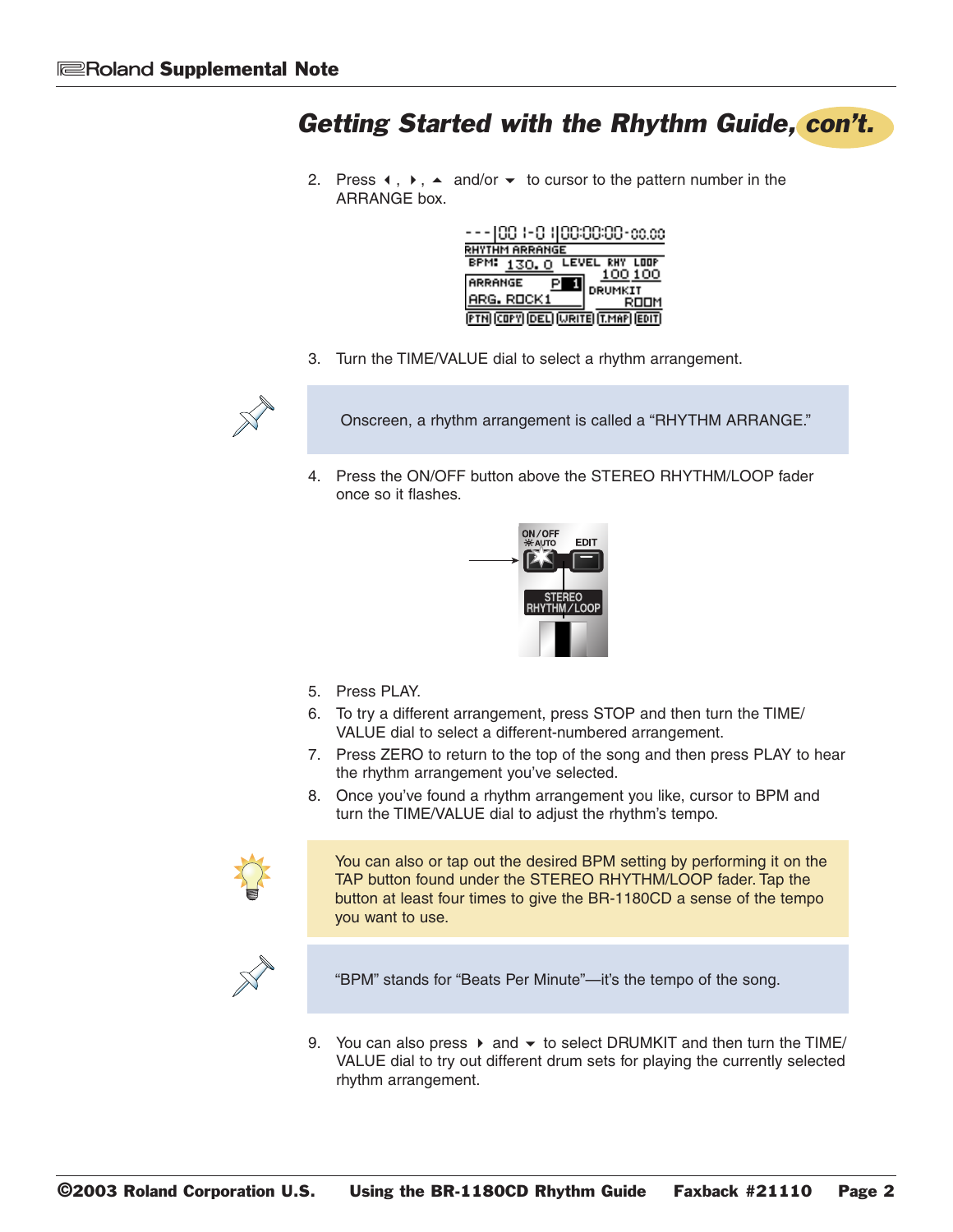#### **Customize a Rhythm Arrangement to Build a Song**

You can select a different pattern for each section of a song to create your own rhythm arrangement.

1. Cursor to EDIT at the bottom of the screen and then press ENTER.

| ---100 (-0 1100:00:00-00.00         |                 |
|-------------------------------------|-----------------|
| RHYTHM ARRANGE                      |                 |
| <b>BPM: 130.0 LEVEL RHY LOOP</b>    |                 |
| TMP<br>ARRANGE                      |                 |
| <b>ARG. ROCK1</b>                   | DRUMKIT<br>ROOM |
| <b>PTH COPY DEL WRITE T.MAP EOD</b> |                 |

2. Press ZERO to rewind to the beginning of the song.

The RHYTHM ARRANGE EDIT screen looks like this:



- 3. Let's start at the beginning with a four-bar introduction. Turn the TIME/ VALUE dial to select Measure 001 if it isn't already selected. The BR-1180CD offers different versions, or "forms," of its rhythms that are specially designed for the various types of sections a song might have. Choose the desired form for the currently selected section.
- 4. Press  $\bullet$  once and then  $\bullet$  three times to select the Form parameter. Turn the TIME/VALUE dial to select In, for "Introduction," if it isn't already selected.
- 5. Press ▶ once and set the length of your introduction. For our example, let's set it to four measures.
- 6. Press ♦ four times and turn the TIME/VALUE dial to select P-if it isn't already selected-to choose the set of built-in preset rhythms.
- 7. Press ▶ twice and dial in the desired pattern number. Now let's move on to the next song section.
- 8. Press the FF button to advance measure by measure to Measure 005, a verse for our example.
- 9. Press ▶ once to select V1, for "Verse 1," and then repeat Steps 5-7 to set up the first verse of our song.
- 10. Repeat this process for all of the sections of your song.
- 11. When you're finished, press ZERO to rewind to the beginning of the song, and press PLAY to hear your Rhythm Arrangement.
- 12. Press EXIT/NO to leave Edit mode.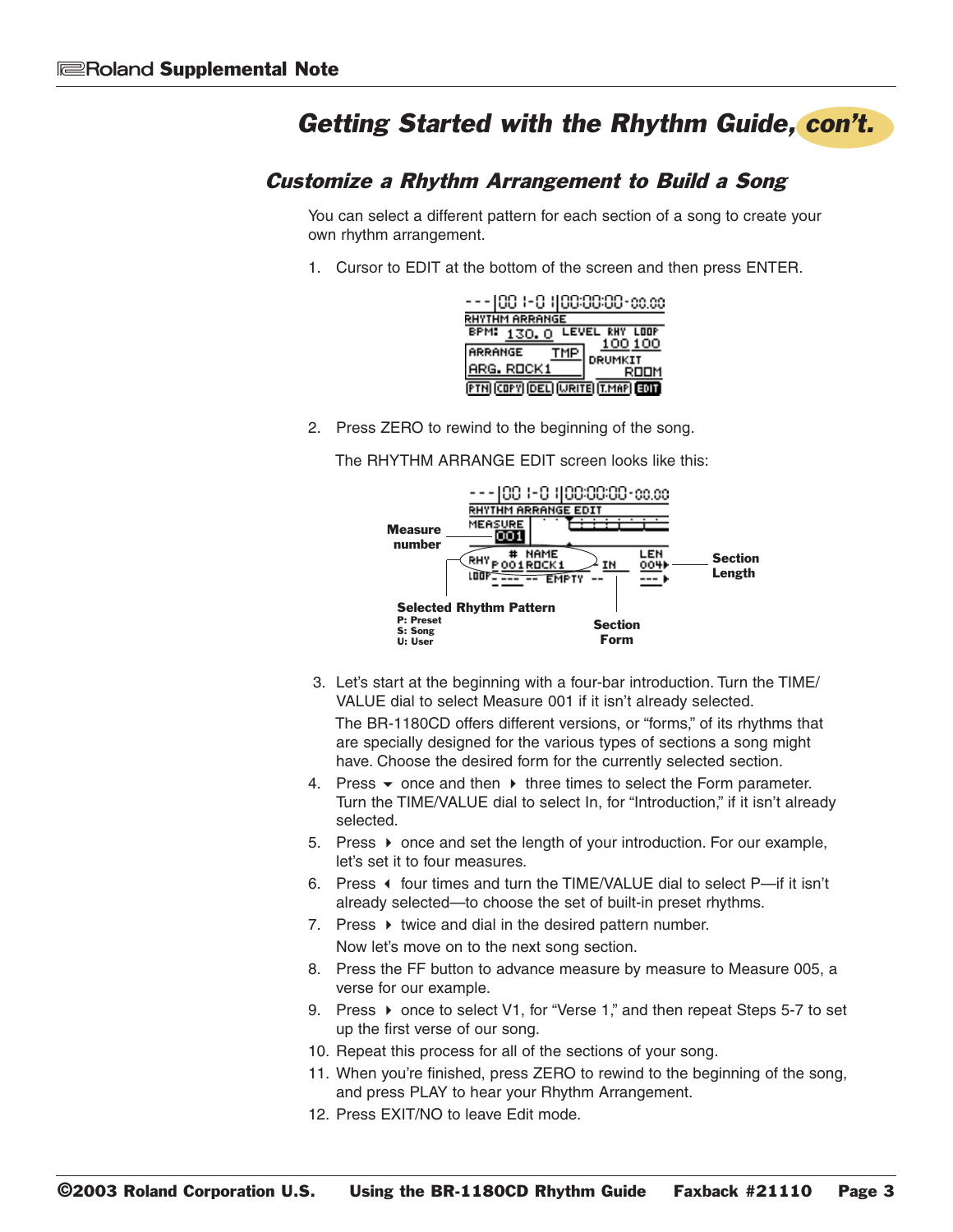#### Create Your Own User Pattern

You can create up to 10 of your own eight-bar user patterns to be stored in the BR-1180CD, and up to 10 of them in each song on your hard drive.

- 1. Press STEREO RHYTHM/LOOP EDIT if it isn't already lit.
- 2. Cursor to "PTN" at the bottom of the screen and then press ENTER. The display shows:



- 3. Use  $\leftrightarrow$ ,  $\leftrightarrow$  and/or  $\leftrightarrow$  and TIME/VALUE dial to set Beat to the desired time signature and Measure to the desired pattern length.
- 4. Press REC to start the metronome. The PATTERN REALTIME REC STANDBY screen appears.

| PATTERN REALTIME REC STANDBY |  |  |
|------------------------------|--|--|
| 001:EMPTY 001<br>MEM :       |  |  |
| BPM                          |  |  |
| QTZ                          |  |  |
| DRUMKIT<br>ROOM              |  |  |
| PUSH[PLAY]→ REC START        |  |  |

Each "ding" signifies a new measure. The TRACK buttons now play the following sounds:

| Press:         | To Play            |
|----------------|--------------------|
| 1              | <b>Kick</b>        |
| 2              | Snare              |
| 3              | Open Hi-Hat        |
| 4              | Close Hi-Hat       |
| 5              | Low Tom            |
| 6              | Mid Tom            |
| $\overline{7}$ | High Tom           |
| 8              | Crash Cymbal       |
| 9/10           | <b>Ride Cymbal</b> |
| $V-TRACK + 1$  | Kick 2             |
| $V-TRACK + 2$  | Snare 2            |
| $V-TRACK + 3$  | Claves             |
| $V-TRACK + 4$  | Cowbell            |
| $V-TRACK + 5$  | High Q             |
| $V-TRACK + 6$  | Metronome (Click)  |
| $V-TRACK + 7$  | Metronome (Bell)   |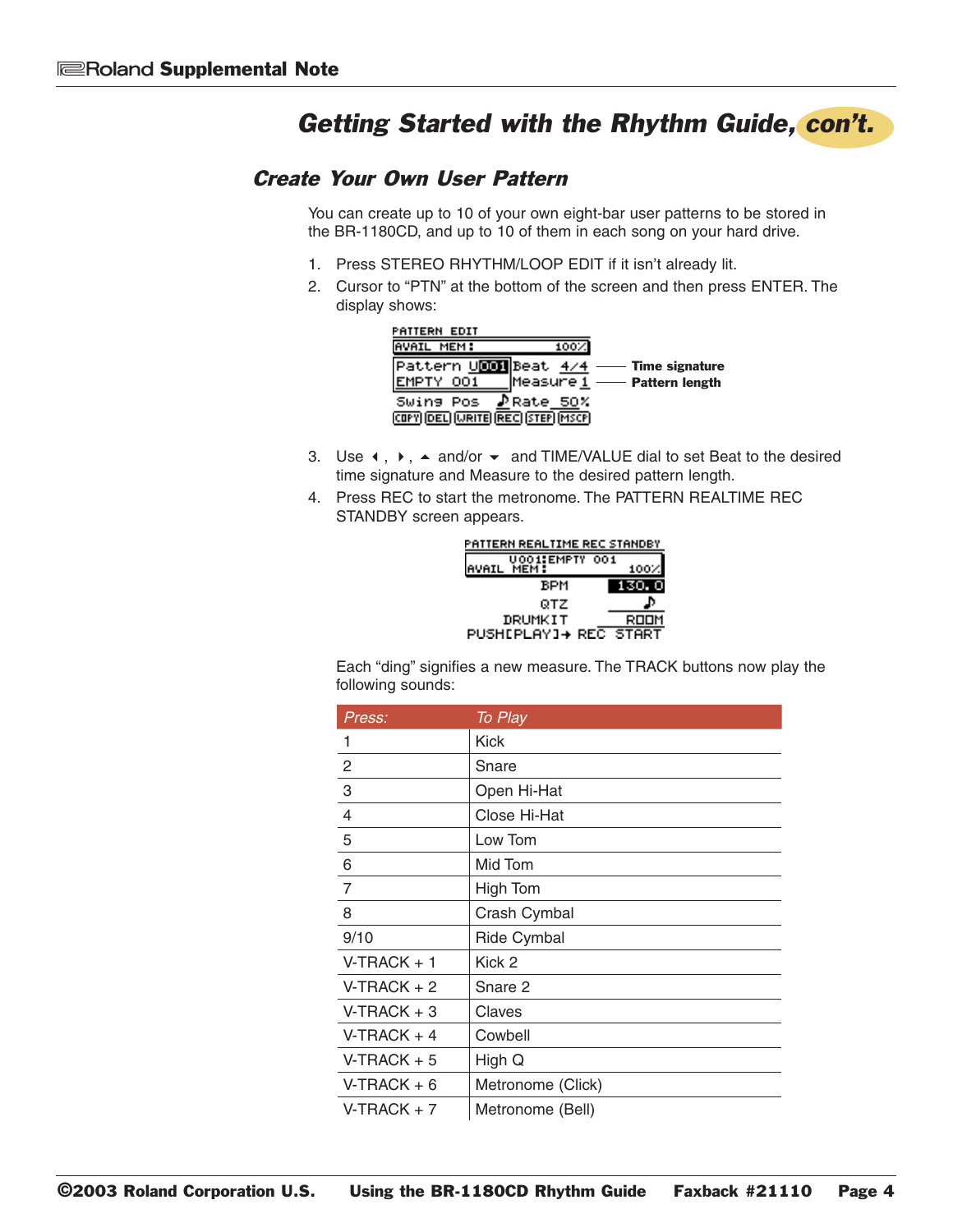5. Press PLAY—the PATTERN REALTIME REC screen appears.



After a one-measure count-in, recording starts.

- 6. Play the desired pattern using the TRACK buttons.
- 7. Press STOP when you've reached the end of the pattern.
- 8. Press PLAY to hear what you've recorded as your user pattern.

#### Erasing Parts of a Pattern

- 1. Press REC and then PLAY to start playing the pattern and to display the PATTERN REALTIME REC screen.
- 2. Cursor to "ERASE" and then press ENTER. The word "ERASE" appears at the left of the screen to show that you're in Erase mode and can now erase notes from the pattern.



- 3. To erase an individual note, press and hold its TRACK button just before the note would sound and then quickly let go of the button.
- 4. To erase a series of notes, simply hold down the corresponding TRACK button throughout the part of the pattern in which they were recorded.
- 5. When you've finished erasing notes, press ENTER to leave Erase mode.



You can toggle in and out of Erase mode over and over again as the pattern plays to erase and then add notes, respectively, as needed.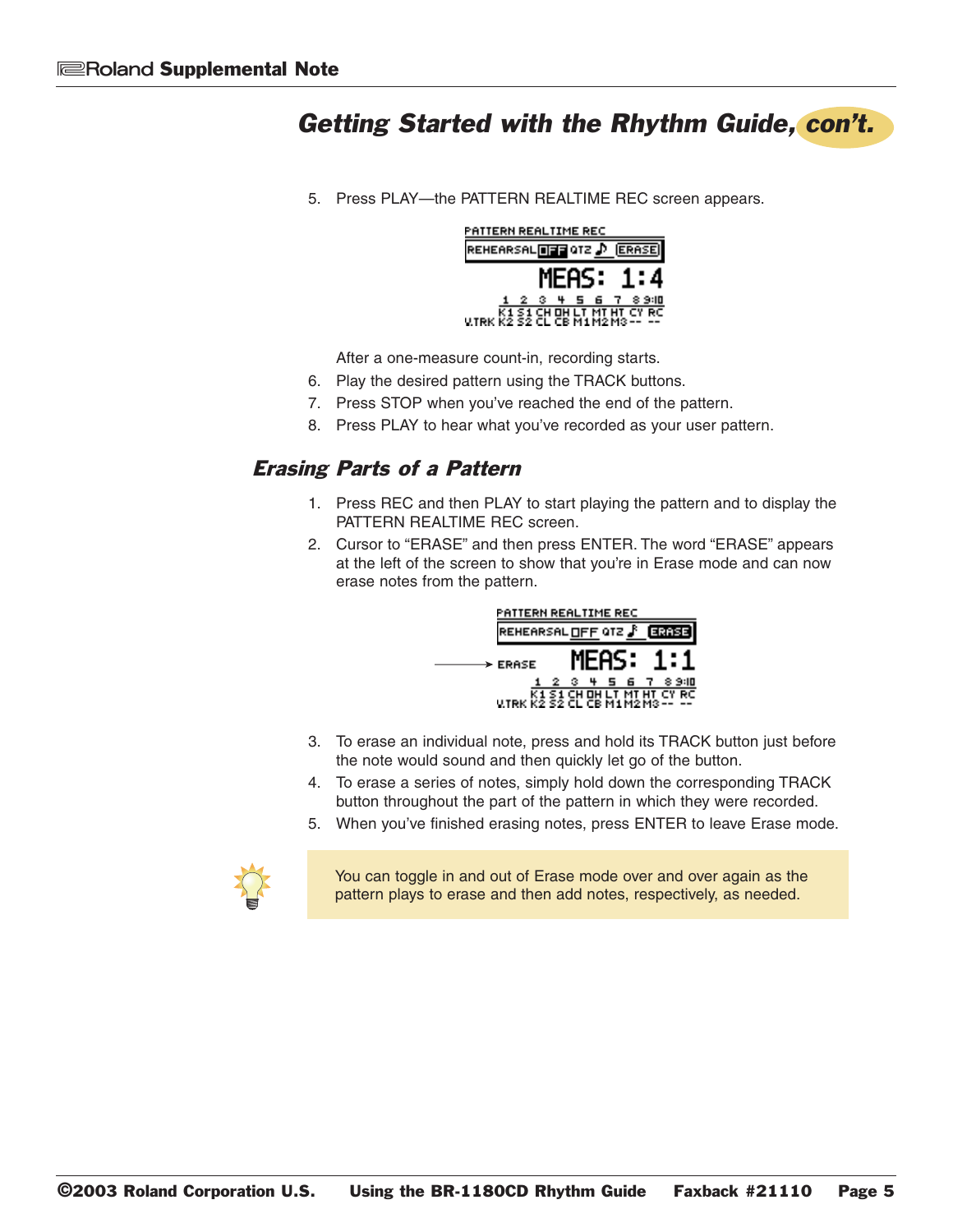The BR-1180CD's built-in drum sounds are recorded as PCM-format waves stored permanently in its memory. You can also load .WAV-format drum files, such as those found on the Discrete Drums CD that shipped with your BR-1180CD. This section explains how to use the pre-recorded rhythm files on the Discrete Drums CD.

Before we start, create a new song. You'll generally want to set up your rhythm before recording other tracks so that they'll be recorded in time with the rhythm.



#### Preparing the Rhythm Guide

We'll start by setting the tempo for the song.

- 1. Press EDIT above the STEREO RHYTHM/LOOP fader so the button lights.
- 2. Cursor to BPM if it's not already highlighted.



- 3. Turn the TIME/VALUE dial to change BPM to 136.
- 4. Cursor to "100" underneath the letters "RHY." The RHY parameter sets the volume of the rhythm.
- 5. Turn the TIME/VALUE dial to set RHY to 0, turning the volume of the builtin PCM drum sounds all the way down.

This way, all you'll hear are the .WAV audio Discrete Drum files we'll be importing into the BR-1180CD.

- 6. Press the STEREO RHYTHM/LOOP ON/OFF button once so it's blinking. This sets the Rhythm Guide so it will sound after you press PLAY.
- 7. Make sure the STEREO RHYTHM/LOOP fader is turned up.

#### Importing Discrete Drum Files

Now we're ready to import .WAV files from the Discrete Drums CD, storing them on the BR-1180CD's own built-in hard drive.

1. Insert the Discrete Drums disc into the BR-1180CD's CD-R/W drive.



See Page 24 of the BR-1180CD's Owner's Manual if you don't know how to operate its CD-R/W drive.

2. Wait for the CD-R/W drive's amber LED to stop flashing.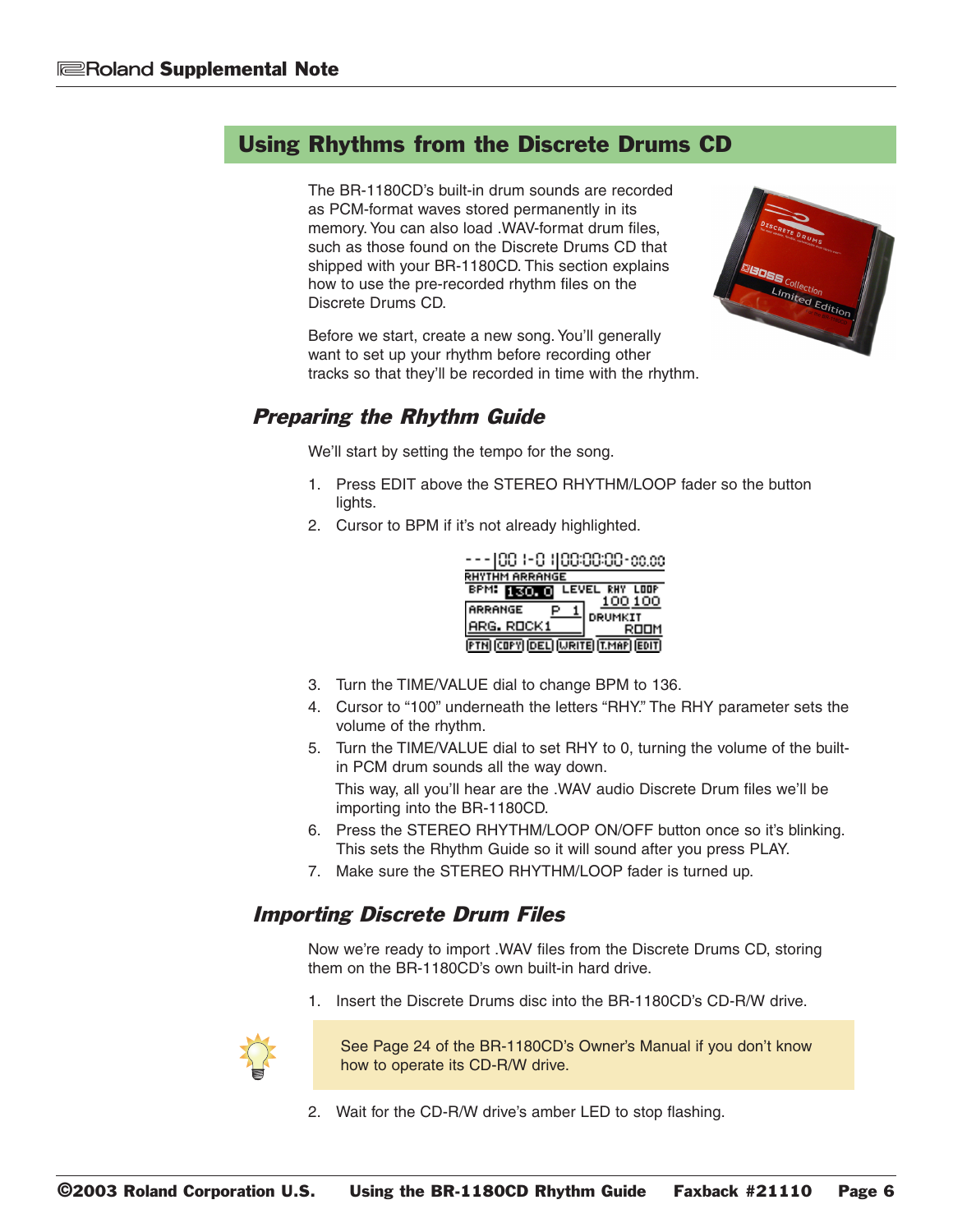3. Press LOOP PHRASE IMPORT, located at the right side of the BR-1180CD's front panel.



The LP.PHRASE screen appears:



- 4. Cursor to "IMPORT"-the icon at the left, as shown above-if it isn't already selected.
- 5. Press ENTER. The BR-1180CD checks the contents of the CD and displays a list of the folders it finds:



- 6. Press ▼ or turn the TIME/VALUE dial to select the SLAM IT folder and press ENTER. The contents of the SLAM IT folder are displayed.
- 7. Cursor to the DRUM folder and press ENTER to view its contents.
- 8. To quickly import all the files in this folder, cursor to "ALL"-as shown here-and then press ENTER.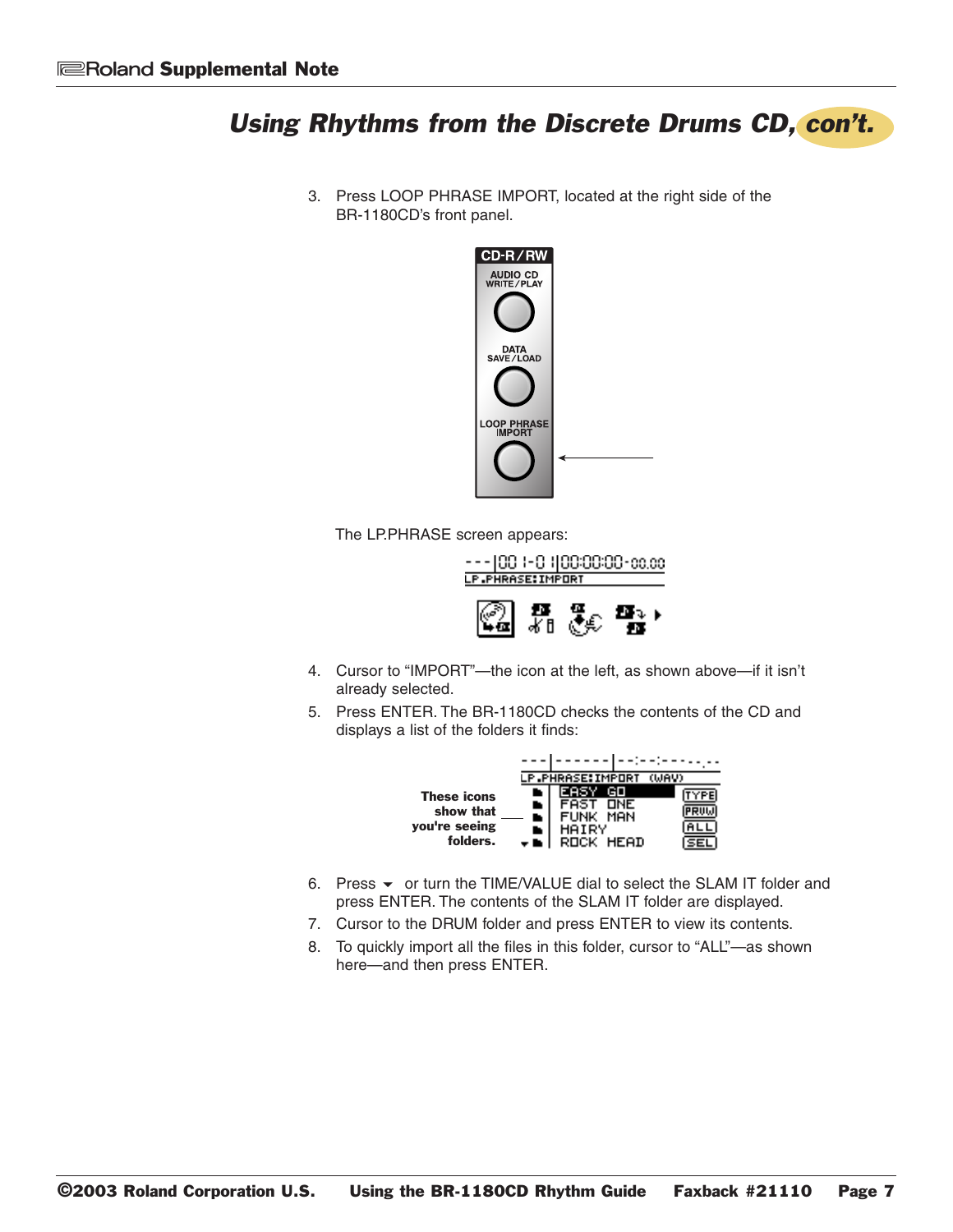

9. The BR-1180CD presents a screen that lets you set the location to which the .WAV files are to be imported. It selects Bank A by default, which is fine for our example.



- 10. Cursor to GO, and the press ENTER.
- 11. If the BR-1180CD asks you if you want to save the current state of your song, press ENTER/YES if you've got changes you want to save, or EXIT/ NO if you don't. For our brand-new song, you can press EXIT/NO.
- 12. The BR-1180CD imports the files. When "Complete!" appears, the import operation is complete.

#### Assigning Loops to TRACK Buttons

You can press the TRACK buttons to "fly" loops right into the Rhythm Guide. This is a very fast and easy way to build your own drum track for an entire song. We'll start by assigning our imported loop phrases to TRACK buttons.

- 1. If the LP.PHRASE screen isn't already displayed, press LOOP PHRASE IMPORT.
- 2. Cursor to select BUTTON ASSIGN as shown here.



3. Press ENTER to display the BUTTON ASSIGN screen:



4. Cursor to "---" as shown above and turn the TIME/VALUE dial to select A005 INTRO. This loop is designed for use in a song's introduction.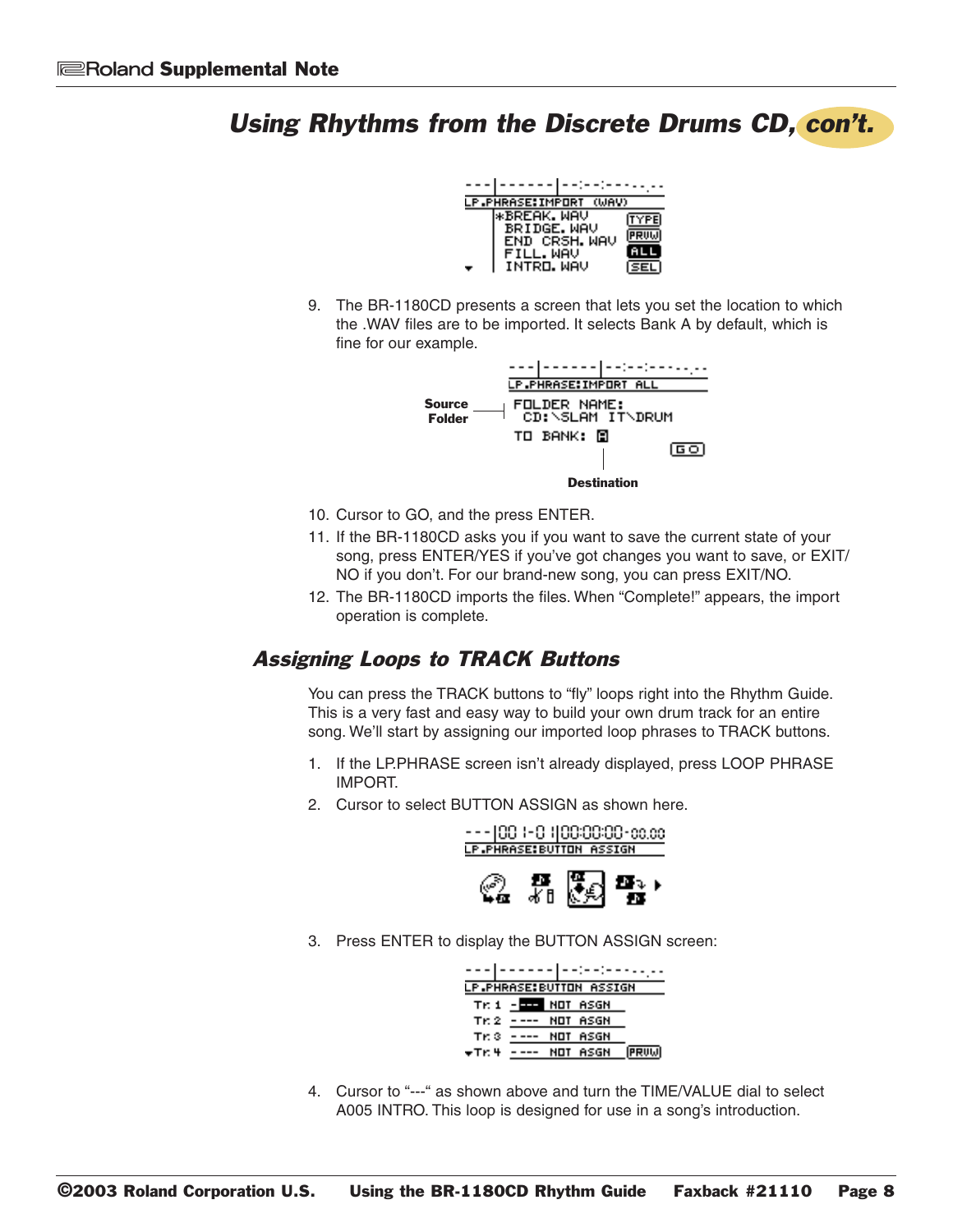|            | ------ --:--:-----       |
|------------|--------------------------|
|            | LP.PHRASE:BUTTON ASSIGN  |
|            | Tr. 1 A <b>DDE</b> INTRO |
| Tr: 2      | ---- NOT ASGN            |
| $Tr 3 - -$ | NOT ASGN                 |
| ₩Tr: 4     | NOT ASGN                 |

5. Repeat Step 4 to assign loops to TRACK Buttons 1-6 as follows:

| Button: | Section:       |
|---------|----------------|
| Tr: 1   | A005 INTRO     |
| Tr: $2$ | A006 VERSE     |
| Tr: $3$ | A004 FILL      |
| Tr: $4$ | A002 BRIDGE    |
| Tr: $5$ | A001 BREAK     |
| Tr: 6   | A003 END CRASH |

6. To hear a loop, simply press its TRACK button. Press the TRACK button again to stop playback of the loop.

#### Bringing Loops into Rhythm Guide

Now you're ready to fly these loops into the Rhythm Guide using a simple process called "Step Sequencing." Once you know your song structure, you can simply press the desired TRACK buttons.

In our example, a Discrete Drums loop perfect for each song section is now assigned to a TRACK button, as follows:

| <b>TRACK Button: Section:</b> |                  |
|-------------------------------|------------------|
|                               | <b>INTRO</b>     |
| $\mathfrak{p}$                | <b>VERSE</b>     |
| 3                             | <b>FILL</b>      |
|                               | <b>BRIDGE</b>    |
| 5                             | <b>BREAK</b>     |
| հ                             | <b>END CRASH</b> |

1. Press EDIT.

- 2. Cursor to "EDIT" onscreen and press ENTER.
- 3. Cursor down to the bottom line of the RHYTHM ARRANGE Edit screen as shown here.